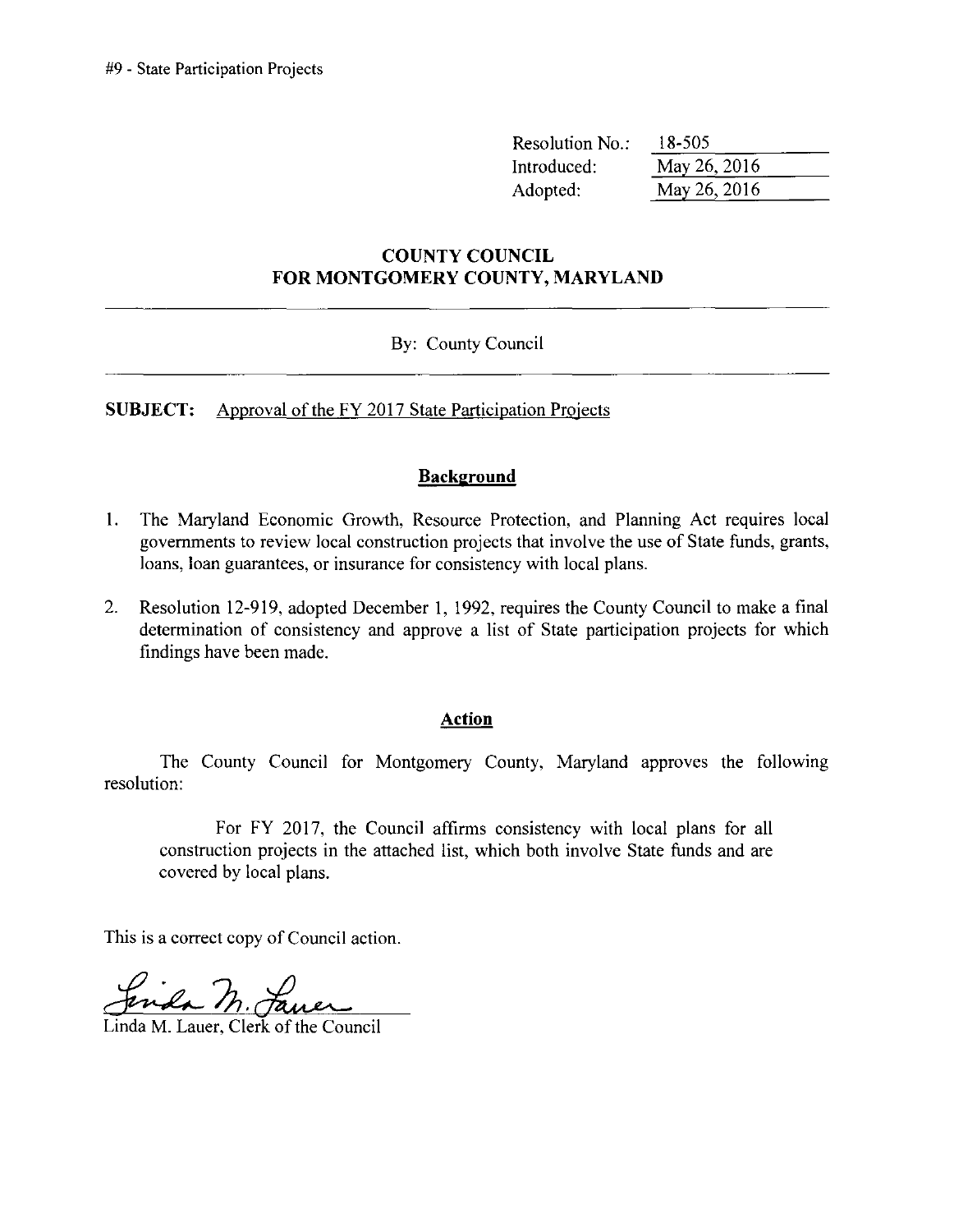### state Aid Report

|                                                             | 6 Year       |                    |              |              |              |              |              |             |              | Beyond 6     |                                      |
|-------------------------------------------------------------|--------------|--------------------|--------------|--------------|--------------|--------------|--------------|-------------|--------------|--------------|--------------------------------------|
|                                                             | <b>Total</b> | Thru FY15 Est FY16 |              | Total        | <b>FY17</b>  | FY 18        | FY 19        | FY 20       | FY 21        | FY 22        | Ym                                   |
| <b>General Government</b>                                   |              |                    |              |              |              |              |              |             |              |              |                                      |
| <b>Economic Development</b>                                 |              |                    |              |              |              |              |              |             |              |              |                                      |
| Wheaton Redevelopment Program (P150401)                     | 850          | 750                | 100          | 0            | 0            | 0            | 0            | 0           | 0            |              | ٠O<br>0                              |
| Conference Center Garage (P781401)                          | 1 500        | 44                 | 1.456        | ٥            | 0            | ٥            | 0.           | 0           | 0            |              | 0<br>0                               |
| <b>Economic Development</b>                                 | 2,350        | 794                | 1,556        | o            | 0            | o            | $\mathbf{0}$ | 0           | $\mathbf{0}$ |              | $\bullet$<br>$\overline{\mathbf{0}}$ |
| <b>General Government</b>                                   | 2,350        | 794                | 1,556        | $\mathbf{0}$ | $\bullet$    | $\mathbf{0}$ | $\bullet$    | û           | $\mathbf{0}$ |              | $\mathbf 0$<br>$\bullet$             |
| <b>Public Safety</b>                                        |              |                    |              |              |              |              |              |             |              |              |                                      |
| <b>Correction and Rehabilitation</b>                        |              |                    |              |              |              |              |              |             |              |              |                                      |
| Pre-Release Center Dietary Facilities Improvements(P420900) | 3.503        | 0                  | 280          | 3,223        | 403          | 2,820        | $\circ$      | 0           | $\mathbf 0$  |              | 0<br>0                               |
| Criminal Justice Complex (P421100)                          | 1 3 6 8      | 0                  | 0            | 1,368        | 0            | o            | 684          | 634         | 0            |              | 0<br>0                               |
| Detention Center Reuse (P429755)                            | 853          | 853                | O            | $\bf{0}$     | 0            | $\mathbf{0}$ | 0            | 0           | $\mathbf 0$  |              | 0<br>0                               |
| <b>Correction and Rehabilitation</b>                        | 5,724        | 853                | 280          | 4.591        | 403          | 2,820        | 684          | 684         | ۰            |              | $\mathbf 0$<br>0                     |
| <b>Public Safety</b>                                        | 5,724        | 853                | 280          | 4,591        | 403          | 2,820        | 684          | 684         | $\bullet$    |              | $\mathbf{0}$<br>0                    |
| Transportation                                              |              |                    |              |              |              |              |              |             |              |              |                                      |
| <b>Roads</b>                                                |              |                    |              |              |              |              |              |             |              |              |                                      |
| Montrose Parkway East (P500717)                             | 25,000       | 0                  | o            | o            | 0            | $\circ$      | 0            | 0           |              | 0            | 25,000<br>Ω                          |
| State Transportation Participation (P500722)                | 16,463       | 14,463             | 0            | 2.000        | 2,000        | 0            | 0            | 0           |              | $\mathbf 0$  | 0<br>$\mathbf 0$                     |
| Facility Planning-Transportation (P509337)                  | 75           | 75                 | D.           | 0            | 0            | ۰            | 0            | 0           |              | $\mathbf{0}$ | 0<br>0                               |
| <b>Roads</b>                                                | 41.538       | 14,538             | $\mathbf{o}$ | 2.000        | 2,000        | $\mathbf{0}$ | $\mathbf{0}$ | $\mathbf 0$ |              | $\bullet$    | 0<br>25,000                          |
| <b>Bridges</b>                                              |              |                    |              |              |              |              |              |             |              |              |                                      |
| Bridge Design (P509132)                                     | 1,431        | 638                | 793          | 0            | 0            | 0            | 0            | 0           |              | 0            | 0<br>0                               |
| Bridge Renovation (P509753)                                 | 2.298        | 91                 | 845          | 1.362        | 227          | 227          | 227          | 227         | 227          |              | 227<br>0                             |
| <b>Bridges</b>                                              | 3,729        | 729                | 1,638        | 1,362        | 227          | 227          | 227          | 227         | 227          |              | 227<br>$\bullet$                     |
| Pedestrian Facilities/Bikeways                              |              |                    |              |              |              |              |              |             |              |              |                                      |
| Shady Grove Access Bike Path (P500600)                      | 1,256        | 1,256              | 0            | 0            | 0            | 0            | 0            | 0           |              | 0            | O<br>0                               |
| MD 355 Crossing (BRAC) (P501209)                            | 4,806        | $\Omega$           | ٥            | 4,806        | 0            | 0            | 4,806        | o           |              | 0            | 0<br>0                               |
| Needwood Road Bikepath (P501304)                            | 860          | 115                | O.           | 745          | 745          | 0            | $\mathbf 0$  | $\Omega$    |              | $\Omega$     | $\mathbf 0$<br>0                     |
| Sidewalk Program - Minor Projects (P506747)                 | 76           | 0                  | 76           | 0            | $\circ$      | 0            | $\mathbf 0$  | $\mathbf 0$ |              | $\mathbf 0$  | 0<br>0                               |
| Bikeway Program - Minor Projects (P507596)                  | 261          | 250                | 0            | 11           | 11           | o            | 0            | 0           |              | o            | 0<br>0                               |
| Forest Glen Pedestrian Bridge (P509976)                     | 3.078        | 2,694              | 384          | 0            | $\mathbf{o}$ | 0            | 0            | $\Omega$    |              | $\mathbf 0$  | 0<br>0                               |
| MD355-Clarksburg Shared Use Path(P501744)                   | 523          | 0                  | o            | 523          | 523          | 0            | 0            | o           |              | 0            | 0<br>0                               |
| <b>Pedestrian Facilities/Bikeways</b>                       | 10.860       | 4,315              | 460          | 6.085        | 1,279        | $\mathbf{0}$ | 4,806        | $\bullet$   |              | $\mathbf{a}$ | o<br>$\mathbf 0$                     |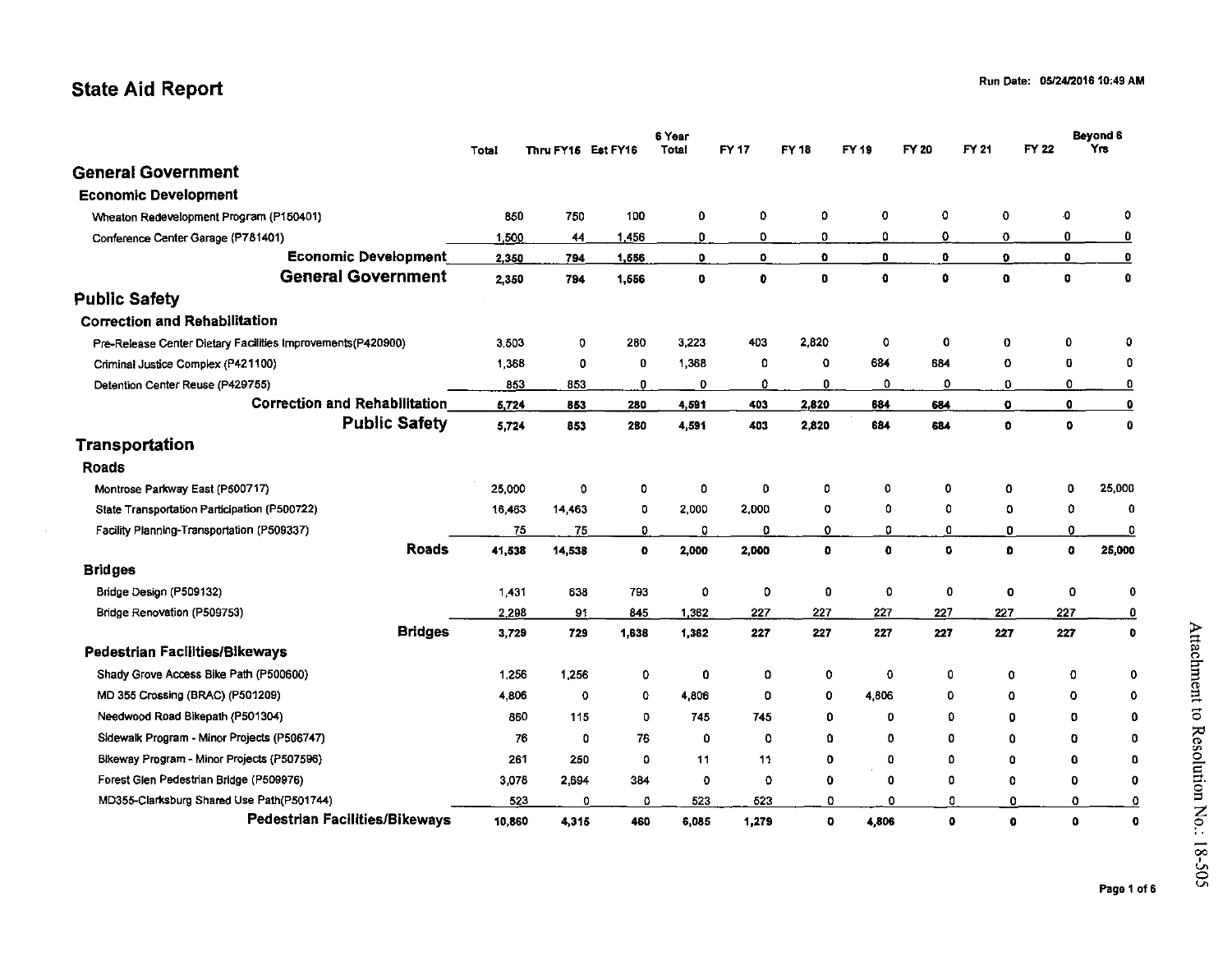### State Aid Report

|                                                       | 6 Year  |                    |              |              |              |              |              |              |              |              | Beyond 6                |
|-------------------------------------------------------|---------|--------------------|--------------|--------------|--------------|--------------|--------------|--------------|--------------|--------------|-------------------------|
|                                                       | Total   | Thru FY15 Est FY16 |              | Total        | FY 17        | FY 18        | FY 19        | FY 20        | FY 21        | FY 22        | Yrs                     |
| <b>Traffic Improvements</b>                           |         |                    |              |              |              |              |              |              |              |              |                         |
| Pedestrian Safety Program (P500333)                   | 100     | 100                | $\mathbf o$  | 0            | ٥            | ٥            | o            | 0            | 0            | 0            | ٥                       |
| Traffic Signal System Modernization (P500704)         | 12,000  | 9,638              | 2,362        | 0            | 0            | 0            | 0            | 0            | 0            | $\mathbf 0$  | 0                       |
| Advanced Transportation Management System (P509399)   | 10.873  | 10.873             | Ω            | 0            | 0            | Ď            | 0            | 0            | ٥            | 0            | $\overline{\mathbf{0}}$ |
| <b>Traffic Improvements</b>                           | 22,973  | 20,611             | 2,362        | 0            | $\mathbf{O}$ | $\mathbf{0}$ | $\mathbf{a}$ | 0            | $\mathbf{0}$ | $\mathbf{o}$ | $\mathbf 0$             |
| <b>Mass Transit</b>                                   |         |                    |              |              |              |              |              |              |              |              |                         |
| Rapid Transit System (P501318)                        | 500     | 357                | 143          | 0            | ٥            | $\mathbf 0$  | 0            | 0            | $\mathbf 0$  | $\mathbf 0$  |                         |
| Ride On Bus Fleet (P500821)                           | 15 140  | 5,540              | 7.200        | 2,400        | 400          | 400          | 400          | 400          | 400          | 400          | 0                       |
| Silver Spring Transit Center (P509974)                | 14,289  | 10,299             | 3.990        | 0            | 0            | 0            | 0            | O            | o            | 0            | 0                       |
| <b>Mass Transit</b>                                   | 29,929  | 16,196             | 11,333       | 2,400        | 400          | 400          | 400          | 400          | 400          | 400          | $\mathbf 0$             |
| <b>Highway Maintenance</b>                            |         |                    |              |              |              |              |              |              |              |              |                         |
| Permanent Patching: Residential/Rural Roads (P501106) | 992     | 992                | 0            | 0            | 0            | $\mathbf 0$  | 0            | 0            | 0            | 0            | 0                       |
| <b>Highway Maintenance</b>                            | 992     | 992                | $\mathbf{0}$ | 0            | 0            | $\mathbf 0$  | $\bullet$    | $\mathbf 0$  | $\mathbf 0$  | $\mathbf 0$  | $\bullet$               |
| Transportation                                        | 110,021 | 57,381             | 15.793       | 11,847       | 3,906        | 627          | 5,433        | 627          | 627          | 627          | 25,000                  |
| <b>Health and Human Services</b>                      |         |                    |              |              |              |              |              |              |              |              |                         |
| <b>Health and Human Services (SC41)</b>               |         |                    |              |              |              |              |              |              |              |              |                         |
| Avery Road Treatment Center (P601502)                 | 3,614   | O                  | 0            | 3.614        | 1,414        | 1.200        | 1,000        | 0            | 0            | 0            | 0                       |
| Health and Human Services (SC41)                      | 3.614   | $\bullet$          | $\mathbf{O}$ | 3,614        | 1,414        | 1,200        | 1,000        | $\bullet$    | $\bullet$    | ۰            | 0                       |
| <b>Health and Human Services</b>                      | 3,614   | $\mathbf 0$        | $\mathbf{0}$ | 3,614        | 1,414        | 1.200        | 1,000        | 0            | $\bullet$    | $\bullet$    | $\mathbf 0$             |
| <b>Culture and Recreation</b>                         |         |                    |              |              |              |              |              |              |              |              |                         |
| Recreation                                            |         |                    |              |              |              |              |              |              |              |              |                         |
| Cost Sharing: MCG (P720601)                           | 4,100   | 3,436              | 664          | ٥            | 0            | 0            | 0            | ٥            | 0            | 0            | Ω                       |
| Plum Gar Neighborhood Recreation Center (P720905)     | 250     | 250                | 0            | 0            | 0            | $\mathbf{o}$ | 0            | o            | 0            | 0            | 0                       |
| Ken Gar Community Center Renovation (P721401)         | 100     | 100                | 0            | 0            | 0.           | $\mathbf{O}$ | 0            | 0            | $\mathbf 0$  | 0            | $\overline{\mathbf{o}}$ |
| Recreation                                            | 4,450   | 3,786              | 664          | $\mathbf{0}$ | $\bullet$    | $\mathbf{0}$ | O            | $\mathbf{0}$ | $\bullet$    | 0            | 0                       |
| <b>Libraries</b>                                      |         |                    |              |              |              |              |              |              |              |              |                         |
| Gaithersburg Library Renovation (P710300)             | 1,580   | 1,580              | 0            | 0            | 0            | 0            | 0            | 0            | $\bf{0}$     | 0            | $\Omega$                |
| Silver Spring Library (P710302)                       | 2,468   | 2,468              | ٥            | 0            | 0            | 0            | 0            | 0            | 0            | 0            | 0                       |
| Library Refurbishment Level of Effort (P711502)       | 1,187   | 29                 | 1.158        | 0            | 0            | o            | 0            | 0            | $\mathbf o$  | 0            | $\overline{\mathbf{0}}$ |
| <b>Libraries</b>                                      | 5,235   | 4,077              | 1.158        | 0            | ٥            | $\mathbf{0}$ | 0            | $\mathbf 0$  | 0            | 0            | 0                       |
| <b>Culture and Recreation</b>                         | 9,685   | 7,863              | 1,822        | 0            | $\bullet$    | ٥            | ٥            | $\bullet$    | $\mathbf{0}$ | 0            | $\mathbf 0$             |
| <b>Conservation of Natural Resources</b>              |         |                    |              |              |              |              |              |              |              |              |                         |

Page 2 of 6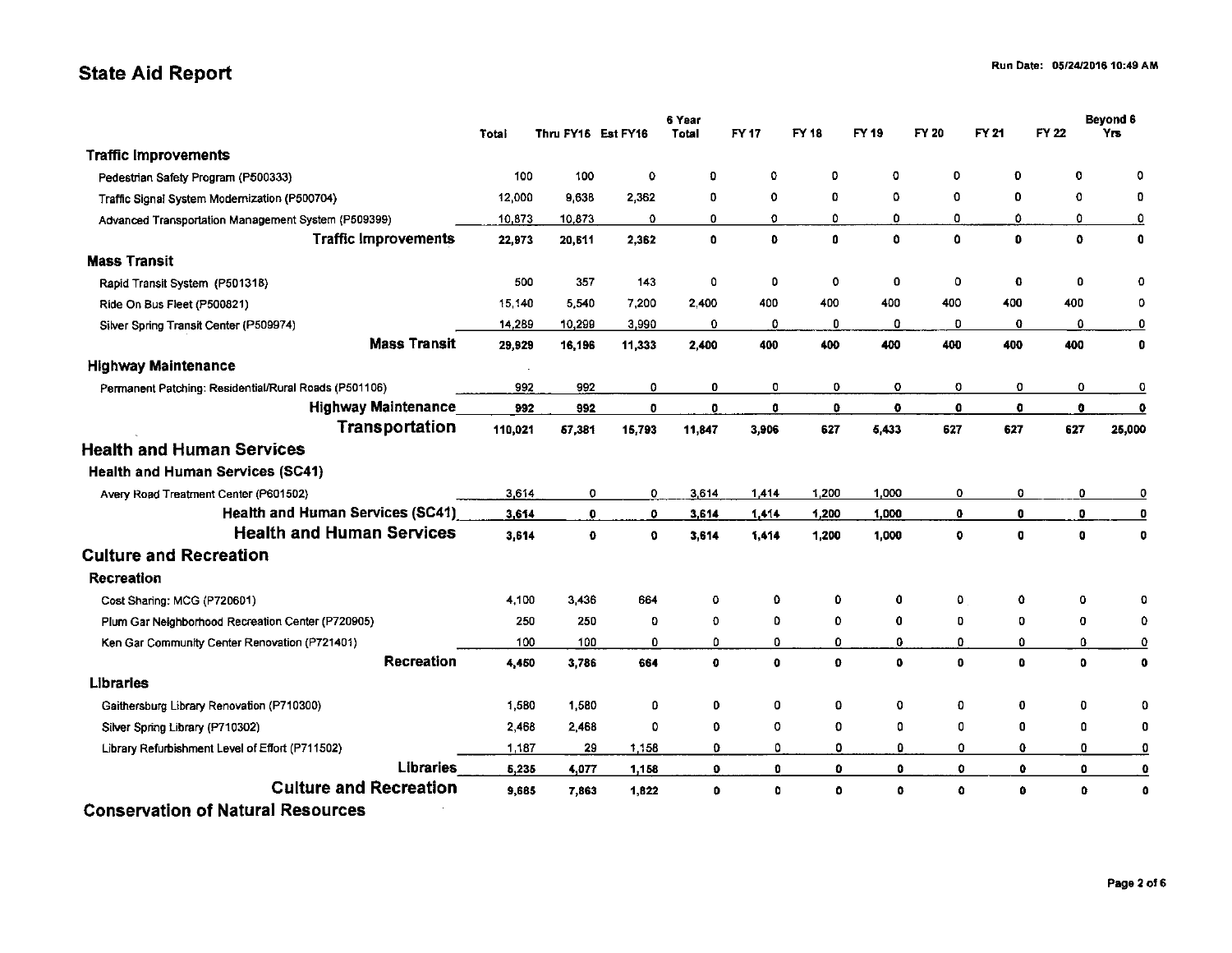$\sim$ 

### State Aid Report

 $\sim$ 

 $\sim 10^{11}$  and  $\sim 10^{11}$ 

|                                                             | 6 Year       |                    |              |        |             |             |           |              |           |              | Beyond 6                |  |
|-------------------------------------------------------------|--------------|--------------------|--------------|--------|-------------|-------------|-----------|--------------|-----------|--------------|-------------------------|--|
|                                                             | <b>Total</b> | Thru FY15 Est FY16 |              | Total  | FY 17       | FY 18       | FY 19     | FY 20        | FY 21     | FY 22        | Yπ                      |  |
| <b>Storm Drains</b>                                         |              |                    |              |        |             |             |           |              |           |              |                         |  |
| Storm Drain General (P500320)                               | 162          | 162                | o            | 0      | 0           | 0           | 0         | 0            | 0         | 0            | ≗                       |  |
| <b>Storm Drains</b>                                         | 162          | 162                | $\mathbf{o}$ | o      | o           | $\bullet$   | $\bullet$ | 0            | $\bullet$ | $\bullet$    | $\mathbf 0$             |  |
| <b>Stormwater Management</b>                                |              |                    |              |        |             |             |           |              |           |              |                         |  |
| SM Facility Major Structural Repair (P800700)               | 905          | 399                | 506          | 0      | 0           | 0           | 0         | 0            | 0         | 0            | 0                       |  |
| SM Retrofit - Government Facilities (P800900)               | 192          | 192                | D            | o      | 0           | $\circ$     | $\bf{0}$  | 0            | 0         | $\mathbf{0}$ | ٥                       |  |
| SM Retrofit - Roads (P801300)                               | 15,285       | 3.185              | 100          | 12,000 | 2,000       | 2,000       | 2,000     | 2,000        | 2,000     | 2,000        | 0                       |  |
| Misc Stream Valley Improvements (P807359)                   | 9,560        | 2,799              | 761          | 6.000  | 1,000       | 1,000       | 1.000     | 1,000        | 1,000     | 1.000        | o                       |  |
| SM Retrofit: Countywide (P808726)                           | 13.937       | 38                 | 1,899        | 12,000 | 2.000       | 2,000       | 2,000     | 2,000        | 2,000     | 2,000        | O                       |  |
| Facility Planning: SM (P809319)                             | 140          | 140                | 0            | 0      | 0           | o           | 0         | 0            | 0         | 0            | 0                       |  |
| Watershed Restoration - Interagency (P809342)               | 505          | 505                | 0            | 0      | 0           | $\Omega$    | 0         | 0            | 0         | 0            | 0                       |  |
| <b>Stormwater Management</b>                                | 40,524       | 7,258              | 3,266        | 30,000 | 5,000       | 5,000       | 5,000     | 5,000        | 5,000     | 5.000        | o                       |  |
| <b>Ag Land Preservation</b>                                 |              |                    |              |        |             |             |           |              |           |              |                         |  |
| Ag Land Pres Easements (P788911)                            | 685          | 152                | 213          | 320    | 190         | 130         | 0         | 0            | 0         | 0            | 0                       |  |
| <b>Ag Land Preservation</b>                                 | 685          | 152                | 213          | 320    | 190         | 130         | $\bullet$ | $\mathbf{0}$ | $\bullet$ | $\mathbf o$  | $\overline{\mathbf{0}}$ |  |
| <b>Conservation of Natural Resources</b>                    | 41,371       | 7,572              | 3,479        | 30,320 | 5,190       | 5,130       | 5,000     | 5,000        | 5,000     | 5,000        | $\mathbf 0$             |  |
| <b>M-NCPPC</b>                                              |              |                    |              |        |             |             |           |              |           |              |                         |  |
| Acquisition                                                 |              |                    |              |        |             |             |           |              |           |              |                         |  |
| Legacy Open Space (P018710)                                 | 4,203        | 4,203              | 0            | 0      | 0           | 0           | 0         | 0            | 0         | 0            | 0                       |  |
| Acquisition: Local Parks (P767828)                          | 7,600        | 0                  | 1,600        | 6,000  | 1,000       | 1,000       | 1,000     | 1,000        | 1,000     | 1,000        | 0                       |  |
| Acquisition: Non-Local Parks (P998798)                      | 8,474        | O                  | 2.474        | 6,000  | 1,000       | 1.000       | 1,000     | 1,000        | 1,000     | 1,000        | $\mathbf{0}$            |  |
| <b>Acquisition</b>                                          | 20,277       | 4,203              | 4.074        | 12,000 | 2,000       | 2,000       | 2,000     | 2,000        | 2,000     | 2,000        | $\bullet$               |  |
| <b>Development</b>                                          |              |                    |              |        |             |             |           |              |           |              |                         |  |
| Woodstock Equestrian Center (P018712)                       | 1,100        | 1,100              | 0            | ٥      | 0           | $\circ$     | 0         | o            | 0         | 0            | 0                       |  |
| Laytonia Recreational Park (P038703)                        | 3,000        | 0                  | 3.000        | 0      | o           | o           | 0         | 0            | 0         | 0            | 0                       |  |
| Rock Creek Trail Pedestrian Bridge (P048703)                | 1,370        | 1,370              | 0            | 0      | 0           | $\Omega$    | ٥         | $\Omega$     | 0         | 0            | ٥                       |  |
| Black Hill Trail Renovation and Extension (P058701)         | 2,328        | 2,328              | 0            | 0      | $\circ$     | $\mathbf 0$ | 0         | o            | O         | 0            | O                       |  |
| East Norbeck Local Park Expansion (P058703)                 | 2,369        | 2,369              | $\Omega$     | 0      | $\mathbf C$ | O           | 0         | o            | O         | ٥            | 0                       |  |
| Pollution Prevention and Repairs to Ponds & Lakes (P078701) | 1,963        | 0                  | 1.913        | 50     | 50          | D           | 0         | O            | 0         | 0            | 0                       |  |
| Brookside Gardens Master Plan Implementation (P078702)      | 1,200        | $\bullet$          | 1,200        | 0      | 0           | ٥           | O         | o            | $\Omega$  | O            | 0                       |  |
| Germantown Town Center Urban Park (P078704)                 | 2.950        | 2,950              | $\circ$      | 0      | ٥           | o           | 0         | $\Omega$     | $\Omega$  | 0            | 0                       |  |
| Greenbriar Local Park (P078705)                             | 3,028        | 2,600              | 428          | 0      | D           | 0           | 0         | $\Omega$     | $\Omega$  | $\Omega$     | n                       |  |

 $\sim 10^{-1}$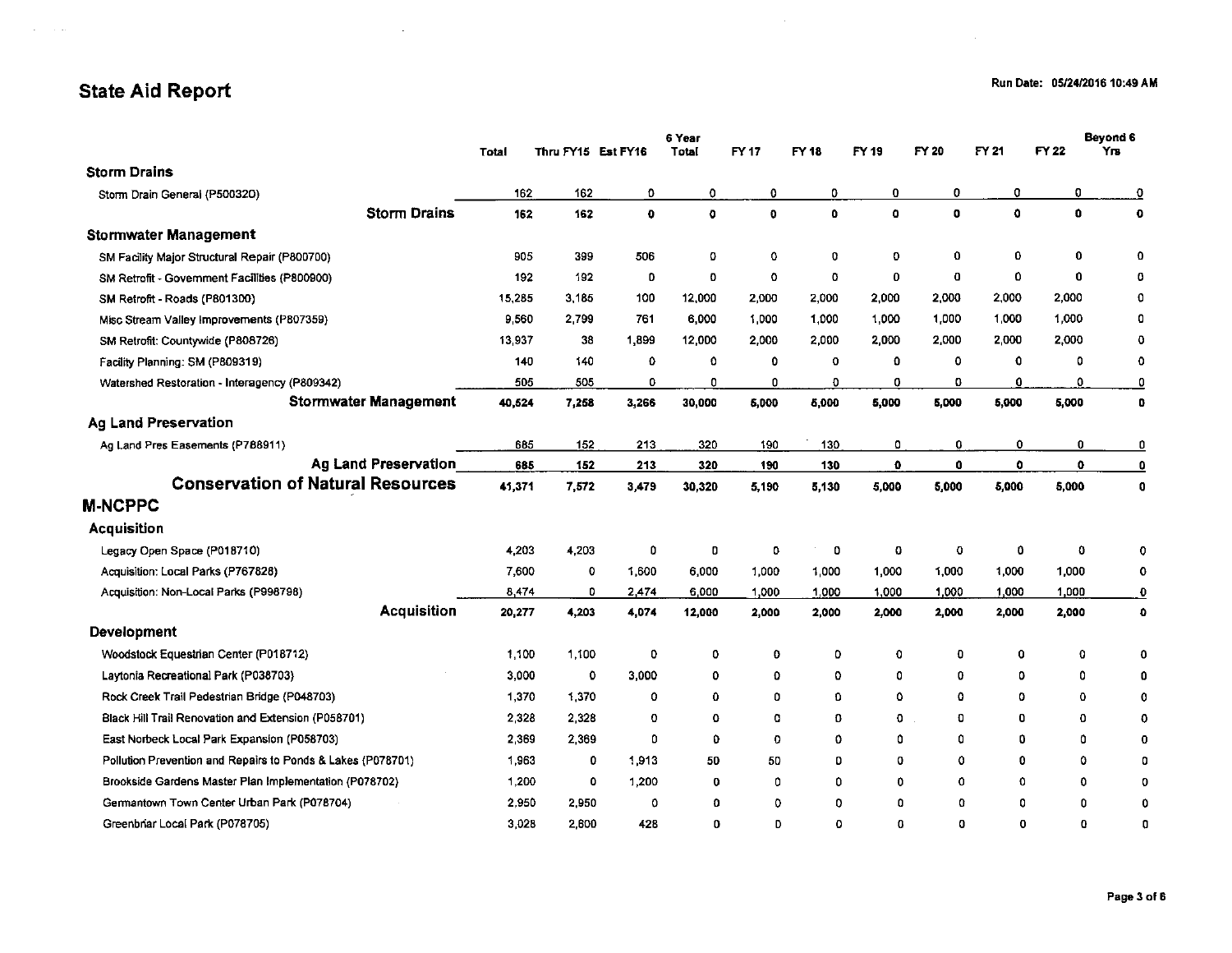## State Aid Report

 $\sim$ 

 $\sim 10^{-1}$ 

|                                                            |        |                    |              | 6 Year  | FY 17   | FY 18 |             | <b>FY 20</b> |             | FY 22        | Beyond 6<br>Yrs         |
|------------------------------------------------------------|--------|--------------------|--------------|---------|---------|-------|-------------|--------------|-------------|--------------|-------------------------|
|                                                            | Total  | Thru FY15 Est FY16 |              | Total   |         |       | FY 19       |              | FY 21<br>0  |              | 0                       |
| Takoma-Piney Branch Local Park (P078707)                   | 2,548  | 2,548              | 0            | Đ       | 0       | 0     | 0           | 0            |             | o            |                         |
| Evans Parkway Neighborhood Park (P098702)                  | 2,670  | 2670               | 0            | o       | 0       | 0     | 0           | 0            | 0           | 0            | 0                       |
| Woodlawn Barn Visitors Center (P098703)                    | 2,300  | 1,800              | 500          | D       | 0       | 0     | $\mathbf 0$ | 0            | 0           | 0            | $\bf{0}$                |
| Damestown Square Heritage Park (P098704)                   | 568    | 568                | 0            | ٥       | 0       | ٥     | 0           | 0            | ۵           | $\Omega$     | O                       |
| Falls Road Local Park (P098705)                            | 368    | 300                | 68           | O       | 0       | 0     | 0           | 0            | 0           | 0            | 0                       |
| Magruder Branch Trail Extension (P098706)                  | 360    | 0                  | 0            | 0       | 0       | 0     | 0           | 0            | ٥           | O            | 360                     |
| Warner Circle Special Park (P118703)                       | 1,025  | 638                | 387          | 0       | $\circ$ | ٥     | 0           | 0            | 0           | 0            | 0                       |
| Kemp Mill Urban Park (P138702)                             | 1,200  | 0                  | 1,000        | 200     | 200     | o     | 0           | 0            | 0           | $\mathbf o$  | 0                       |
| Little Bennett Regional Park Day Use Area (P138703)        | 1,023  | 0                  | $\mathbf 0$  | 1,023   | 0       | 0     | $\mathbf 0$ | 0            | 0           | 1,023        | 0                       |
| Seneca Crossing Local Park (P138704)                       | 2,000  | 0                  | 0            | $\circ$ | 0       | 0     | 0           | 0            | 0           | 0            | 2,000                   |
| Woodside Urban Park (P138705)                              | 1.024  | 0                  | $\bf{0}$     | 1,024   | 512     | 512   | 0           | 0            | 0           | 0            | 0                       |
| Trails: Hard Surface Renovation (P888754)                  | 1,800  | 0                  | 1,000        | 800     | 300     | 500   | 0           | ٥            | 0           | o            | 0                       |
| S. Germantown Recreational Park: Soccerplex Fac. (P998712) | 525    | 525                | $\mathbf{0}$ | 0       | 0       | 0     | ٥           | 0            | ۵           | 0            | 0                       |
| Planned Lifecycle Asset Replacement: Local Parks (P967754) | 1,125  | 0                  | 0            | 1,125   | 575     | 550   | ٥           | ٥            | 0           | ٥            | 0                       |
| Josiah Henson Historic Park (P871552)                      | 626    | 0                  | 260          | 366     | 366     | 0     | 0           | 0            | 0           | o            | 0                       |
| Caroline Freeland Local Park (P871743)                     | 2,000  | 0                  | 0            | 2,000   | 0       | 0     | 0           | 0            | 2,000       | 0            | 0                       |
| Hillandale Local Park (P871742)                            | 3,000  | 0                  | 0            | 3,000   | 0       | 0     | 2,000       | 1,000        | 0           | 0            | 0                       |
| Little Bennett Regional Park Trail Connector (P871744)     | 1,000  | 0                  | 0            | ٥       | 0       | 0     | 0           | 0            | 0           | 0            | 1,000                   |
| <b>Development</b>                                         | 44,470 | 21,766             | 9,756        | 9,588   | 2.003   | 1,562 | 2,000       | 1,000        | 2,000       | 1.023        | 3,360                   |
| <b>M-NCPPC</b>                                             | 64,747 | 25,969             | 13,830       | 21,588  | 4.003   | 3,562 | 4,000       | 3,000        | 4,000       | 3,023        | 3,360                   |
| <b>Revenue Authority (C14)</b>                             |        |                    |              |         |         |       |             |              |             |              |                         |
| <b>Miscellaneous Projects (Revenue Authority)</b>          |        |                    |              |         |         |       |             |              |             |              |                         |
| Montgomery County Airpark (P703909)                        | 3,033  | 1.880              | 78           | 1,075   | 195     | 260   | 90          | 100          | 430         | 0            | ≗                       |
| <b>Miscellaneous Projects (Revenue Authority)</b>          | 3,033  | 1,880              | 78           | 1,075   | 195     | 260   | 90          | 100          | 430         | o            | $\overline{\mathbf{0}}$ |
| <b>Revenue Authority (C14)</b>                             | 3,033  | 1,880              | 78           | 1,075   | 195     | 260   | 90          | 100          | 430         | $\mathbf{0}$ | 0                       |
| <b>Montgomery County Public Schools</b>                    |        |                    |              |         |         |       |             |              |             |              |                         |
| <b>Individual Schools</b>                                  |        |                    |              |         |         |       |             |              |             |              |                         |
| Redland MS - Improvements (P016519)                        | 3.131  | 3.131              | 0            | o       | 0       | ٥     | 0           | 0            | $\mathbf 0$ | 0            | n                       |
| Brookhaven ES Addition (P096500)                           | 129    | 129                | 0            | 0       | 0       | O     | 0           | 0            | 0           | 0            | ٥                       |
| Fairland ES Addition (P096501)                             | 741    | 741                | ٥            | 0       | 0       | 0     | 0           | 0            | 0           | 0            | 0                       |
| Harmony Hills ES Addition (P096503)                        | $+15$  | 475                | O            | 0       | 0       | 0     | Ω           | O            | 0           | 0            | 0                       |
| Jackson Road ES Addition (P096504)                         | 1,254  | 1.254              | 0            | Ω       | 0       | 0     | $\Omega$    | O            | $\Omega$    | 0            | 0                       |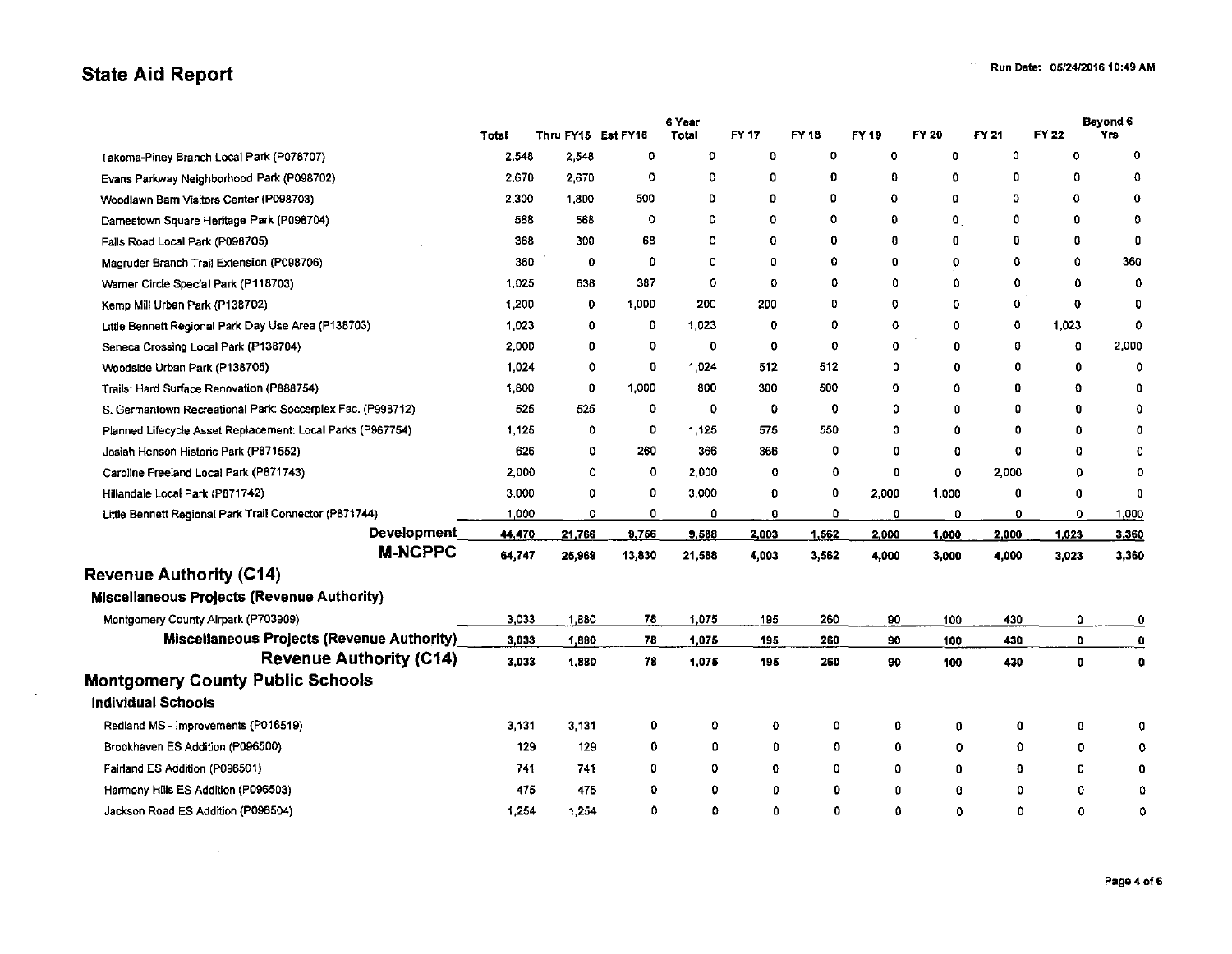### **State Aid Report**

 $\sim 10^6$ 

 $\sim$ 

|                                                              | Total   | Thru FY15 Est FY16 |        | 6 Year<br>Total | FY 17    | FY 18       | FY 19       | FY 20  | FY 21        | FY 22        | Beyond 6<br>Yrs         |
|--------------------------------------------------------------|---------|--------------------|--------|-----------------|----------|-------------|-------------|--------|--------------|--------------|-------------------------|
| Montgomery Knolls ES Addition (P096505)                      | 1,059   | 1,059              | ٥      | 0               | 0        | 0           | 0           | 0      | 0            | 0            | 0                       |
| Whetstone ES Addition (P096508)                              | 176     | 176                | Ω      | o               | Ω        | o           | 0           | 0      | 0            | o            | 0                       |
| Bradley Hills ES Addition (P116503)                          | 4.305   | 0                  | 4,305  | O               | 0        | 0           | 0           | O      | 0            | 0            | 0                       |
| Clarksburg/Damascus MS (New) (P116506)                       | 5386    | 0                  | 0      | 5386            | 5,386    | ٥           | 0           | O      | 0            | 0            | 0                       |
| Damestown ES Addition (P116507)                              | 2.434   | 0                  | 2.434  | 0               | 0        | 0           | 0           | 0      | $\Omega$     | O            | 0                       |
| Georgian Forest ES Addition (P116508)                        | 1,197   | 0                  | 1,197  | 0               | 0        | o           | $\bf{0}$    | 0      | 0            | o            | 0                       |
| Viers Mill ES Addition (P116510)                             | 336     | O                  | 336    | 0               | 0        | 0           | 0           | 0      | 0            | o            | 0                       |
| Westbrook ES Addition (P116512)                              | 2,068   | 0                  | 2,068  | 0               | 0        | 0           | 0           | ۵      | o            | 0            | 0                       |
| Wyngate ES Addition (P116513)                                | 2.838   | 0                  | 2.838  | 0               | o        | ٥           | 0           | 0      | o            | Ω            | 0                       |
| Clarksburg Cluster ES (Clarksburg Village Site #1) (P116504) | 8 5 8 5 | 0                  | 0      | 8,585           | 8,585    | 0           | 0           | 0      | 0            | 0            | 0                       |
| East Silver Spring ES Addition (P086500)                     | 422     | 422                | O      | Ũ.              | O        | 0           | 0           | 0      | 0            | 0            | <u>0</u>                |
| <b>Individual Schools</b>                                    | 34,536  | 7,387              | 13,178 | 13,971          | 13,971   | $\mathbf 0$ | $\mathbf 0$ | o      | $\mathbf{o}$ | $\Omega$     | $\mathbf 0$             |
| Countywide (SC50)                                            |         |                    |        |                 |          |             |             |        |              |              |                         |
| Roof Replacement: MCPS (P766995)                             | 7,962   | 6,133              | 1,447  | 382             | 382      | 0           | O           | ٥      | ٥            | 0            | ٥                       |
| Energy Conservation: MCPS (P796222)                          | 688     | 688                | 0      | 0               | 0        | D           | 0           | 0      | 0            | 0            | 0                       |
| HVAC (Mechanical Systems) Replacement: MCPS (P816633)        | 35,010  | 20,073             | 9,522  | 5,415           | 5,415    | 0           | ٥           | 0      | o            | 0            | 0                       |
| Planned Life Cycle Asset Repl. MCPS (P896586)                | 17,140  | 15,534             | 1.504  | 102             | 102      | 0           | ٥           | 0      | 0            | 0            | 0                       |
| School Security Systems (P926557)                            | 4,186   | 4,186              | 0      | ٥               | 0        | ٥           | Ω           | ۵      | o            | 0            | ٥                       |
| Rehab/Reno.Of Closed Schools-RROCS (P916587)                 | 21,315  | 21,315             | 0      | 0               | o        | D           | 0           | 0      | O            | 0            | 0                       |
| Current Revitalizations/Expansions(P926575)                  | 103,605 | 82,350             | 21,255 | 0               | 0        | o           | 0           | 0      | ٥            | 0            | Q                       |
| Countywide (SC50)                                            | 189,906 | 150,279            | 33,728 | 5,899           | 5,899    | $\mathbf 0$ | o           | o      | $\bullet$    | $\mathbf{0}$ | $\mathbf 0$             |
| <b>Miscellaneous Projects</b>                                |         |                    |        |                 |          |             |             |        |              |              |                         |
| State Aid Reconciliation (P896536)                           | 317,329 | 52,912             | 5,917  | 258,500         | 0        | 51,700      | 51,700      | 51,700 | 51,700       | 51.700       | $\overline{\mathbf{0}}$ |
| <b>Miscellaneous Projects</b>                                | 317,329 | 52,912             | 5,917  | 258,500         | 0        | 51,700      | 51,700      | 51,700 | 51,700       | 51,700       | 0                       |
| <b>Montgomery County Public Schools</b>                      | 541,771 | 210,578            | 52,823 | 278,370         | 19,870   | 51,700      | 51,700      | 51,700 | 51,700       | 51,700       | o                       |
| WSSC                                                         |         |                    |        |                 |          |             |             |        |              |              |                         |
| <b>Sewerage Bi-County</b>                                    |         |                    |        |                 |          |             |             |        |              |              |                         |
| Blue Plains WWTP: Enhanced Nutrient Removal (P083800)        | 215,482 | 163,538            | 24,360 | 27 584          | 14,675   | 8.725       | 2,315       | 1,307  | 493          | 69           | 0                       |
| <b>Sewerage Bi-County</b>                                    | 215,482 | 163,538            | 24,360 | 27,584          | 14,675   | 8,725       | 2,315       | 1,307  | 493          | 69           | 0                       |
| <b>Sewerage Montgomery County</b>                            |         |                    |        |                 |          |             |             |        |              |              |                         |
| Seneca WWTP Enhanced Nutrient Removal (P073800)              | 6,220   | 6,220              | ٥      | 0               | 0        | 0           | 0           | 0      | 0            | 0            | $\overline{0}$          |
| <b>Sewerage Montgomery County</b>                            | 6,220   | 6,220              | o      | $\mathbf 0$     | $\Omega$ | $\mathbf o$ | o           | o      | Ō            | $\mathbf 0$  | $\mathbf 0$             |